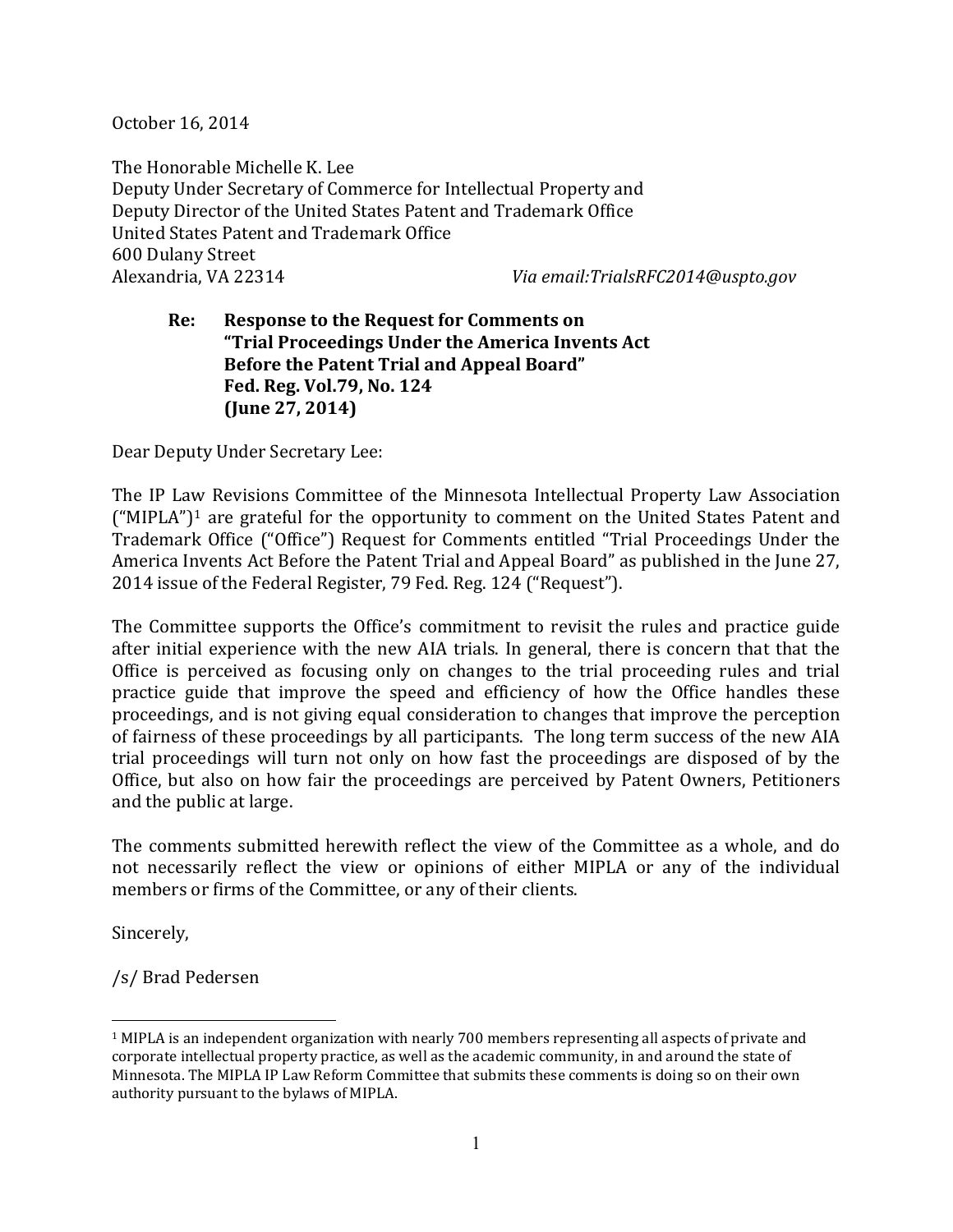*Response to Question 1: Under what circumstances, if any, should the Board decline to construe a claim in an unexpired patent in accordance with its broadest reasonable construction in light of the specification of the patent in which it appears?*

The majority of the MIPLA Committee support ending the use of the broadest reasonable interpretation (BRI) claim interpretation standard in AIA trial proceedings, and instead applying the claim construction standard in accordance with the *Phillips/Markman* case law. Given the large number of co-pending litigations that occur with AIA trial proceedings, there is a system wide efficiency for using the same standard in both the Office and the Courts for claim interpretation for issued patents subject to validity challenges without a meaningful opportunity for claim amendment.

The Board has explained that BRI should differ from *Phillips/Markman* only where there are two equally reasonable constructions for a claim term and the Board chooses the broadest of the two, whereas a court would choose the construction, if any, that would maintain validity of the claim. While this approach works well in the context of an application under examination, it effectively ignores the presumption of validity of 35 U.S.C. §282(a) that should be applied to an issued patent. The "burden of proving a proposition of unpatentability" is changed by 35 U.S.C. §§316(e)/326(e) in review proceedings from a "clear and convincing" standard to a "preponderance of the evidence" standard, but this change did not expressly eliminate the statutory presumption of validity as applied to proper claim construction. Given the illusory and contingent nature of the opportunity to amend claims, allowing the Board to choose as part of a Final Written Decision a broader of two reasonable claim constructions to find claims unpatentable is neither fair nor consistent with the statute.

A minority of the MIPLA Committee support using a modified approach to claim interpretation standard that would default to the claim construction standard in accordance with the *Phillips/Markman* case law, unless the Patent Owner in an AIA Trial expressly reserves as part of the Patent Owner Preliminary Response the right to make a Motion to Amend in the event that an AIA trail proceeding was instituted. This approach preserves the use of a common standard for the vast majority of AIA trial proceedings where no trial is instituted, or where no amendments are to be made to the claims of the issued patent, while still keeping open the option as provided for by statute to make a motion to amend that would trigger the use of the prosecution BRI claim construction standard. This would also have the further advantage of reducing the potential duration of most AIA trial proceedings by eliminating Due Date 3 from the standard schedule.

#### *Response to Question 2: What modifications, if any, should be made to the Board's practice regarding motions to amend?*

The majority of the MIPLA Committee support ending the opportunity to amend claims in AIA trial proceedings, which are better-designed to be expedited proceedings for determining claim validity, not an examination. Patent owners retain the opportunity to propose narrowing claim amendments in reexamination and reissue proceedings. The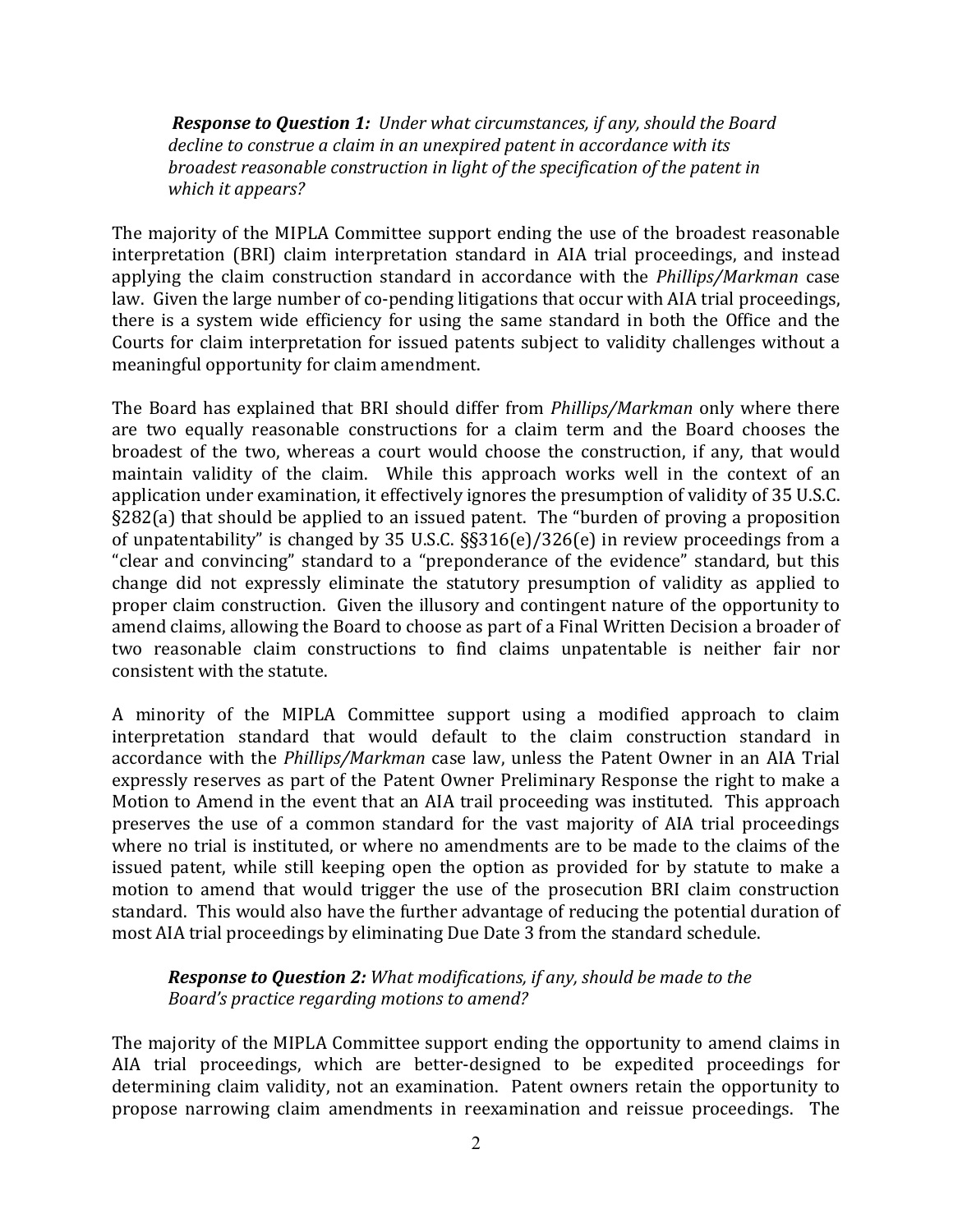opportunity to amend claims, in practice, has offered little or no actual benefit to patent owners due to the difficulty of doing so. Removing the opportunity to amend claims in AIA trial proceedings can have the benefit of also removing the justification or temptation for applying the broadest reasonable construction claim interpretation standard as well. While the MIPLA Committee recognizes that legislative action may be required to end the opportunity to amend in the AIA trial proceedings, the Office should at least consider the advantages of that option.

Alternatively, the MIPLA Committee suggests improvements to the current practice regarding motions to amend. While the burden of persuasion to seek authorization to make a motion is, by rule, on the moving party, this general procedural rule, however, cannot trump the specific statutory allocation of the ultimate burden of proof with respect to the patentability of a claim. The burden of proving a claim unpatentable in review proceedings is to the Petitioner. 35 U.S.C. §§316(e)/326(e). The preamble to 35 U.S.C. §102 clearly allocates the burden of proving any new claim unpatentable to the Petitioner and the Office. There is no specific statutory authorization in the new review proceedings that supersedes these allocations of the ultimate burden of proving a claim unpatentable to the Petitioner and the Office.

The Board's practice to date regarding motions to amend has collapsed the burden of persuasion in seeking authorization for considering a motion to amend together with the final analysis of the burden of proof on whether a proposed amended claim is, or is not, patentable. But under the Office's current regulations, there are only two circumstances in which a motion to amend may be denied: (1) where "[t]he amendment does not respond to a ground of unpatentability involved in the trial" and (2) where "[t]he amendment seeks to enlarge the scope of the claims of the patent or introduce new subject matter." § 42.121(a)(2). This regulation requires a patentee to show that a proposed amendment *responds to* an asserted ground of unpatentability; it does not permit the Board to require a patentee to *establish patentability* as a condition of amending its claims. The Office should, at a minimum, revise the practice to ensure that the Board follows existing regulations with respect to evaluating a Motion to Amend, and expressly confirm that the general burden regarding motions under  $\S$  42.20(c) is not being improperly used to override the specific statutory and regulatory provisions related to a motion to amend in an AIA trial.

Because the AIA trials are adjudicatory in nature and not examinations, and being mindful of the statutory deadlines for completing a trial, the Office should rework the trial proceeding rules and trial practice guidelines to make clear that: (a) a reissue application can be utilized after a Final Written Decision as an examination mechanism for amending claims, and (b) the burden of persuasion for permitting the Board to consider a motion to amend is not the same as the burden of proof as to the patentability of any claims that are the subject to a motion to amend.

In addition, the Office is urged to revise the Rules to allow the listing of the proposed amended claims to be part of an exhibit and not counted towards any limits (pages or otherwise) for the motions or responses.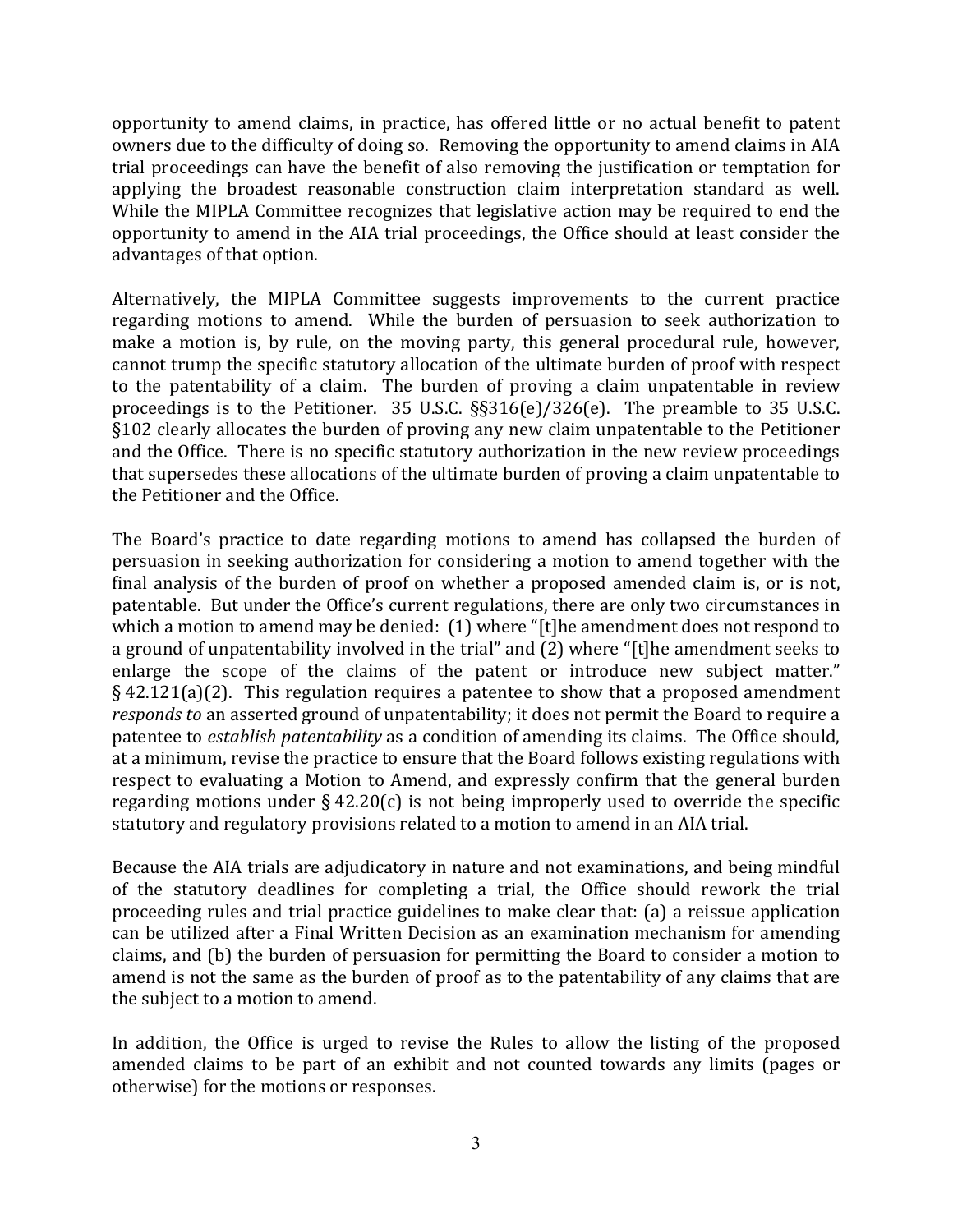*Response to Question 3: Should new testimonial evidence be permitted in a Patent Owner Preliminary Response? If new testimonial evidence is permitted, how can the Board meet the statutory deadline to determine whether to institute a proceeding while ensuring fair treatment of all parties?*

The Office should allow a Patent Owner to present new testimonial evidence as part of the Patent Owner Preliminary Response. The scope of such new testimonial evidence should be limited to rebuttal of the declaration testimony submitted by the Petitioner. Evaluation of such competing testimonial evidence without the benefit of cross-examination is no different from evaluation of competing declarations in an *inter partes* reexamination. Such evidence should be weighed by the Board as part of its determination of whether the corresponding threshold was met for institution of a trial for an AIA review proceeding in the same manner that unchallenged testimonial evidence of the Petitioner is consider.

*Response to Question 4: Under what circumstances should the Board permit discovery of evidence of non-obviousness held by the petitioner, for example, evidence of commercial success for a product of the petitioner? What limits should be placed on such discovery to ensure that the trial is completed by the statutory deadline?*

The Board should allow for limited discovery of Petitioner evidence of secondary considerations where Patent Owner has presented a *prima facie* case for the nexus of such evidence. Requiring the Patent Owner to fully prove the nexus of the evidence sought for secondary considerations before authorizing additional discovery places too high a burden on the Patent Owner. After such additional discovery, the burden would remain on Patent Owner to fully establish the nexus of any such evidence of secondary considerations and to show that the claimed invention helped drive demand based on other evidence.

*Response to Question 5: Should a patent owner be able to raise a challenge regarding a real party in interest at any time during a trial?*

Because a determination of real party in interest is a jurisdictional question for an AIA review proceeding, a Patent Owner should be able to raise it at any point during the proceeding, including after a trial has been instituted. The same approach should be used for a determination of privity. Most often, facts relating to real party in interest/privity determinations are solely within the possession of the Petitioner or covered by a protective order. As a result, it is often difficult, if not impossible, to obtain and use this information in a Patent Owner Preliminary Response.

Because these are jurisdictional issues on which the Petitioner bears the burden, the standard for obtaining additional discovery for 35 U.S.C. §§315(b)/325(b) issues by Patent Owners should default toward allowing appropriate motions for additional discovery.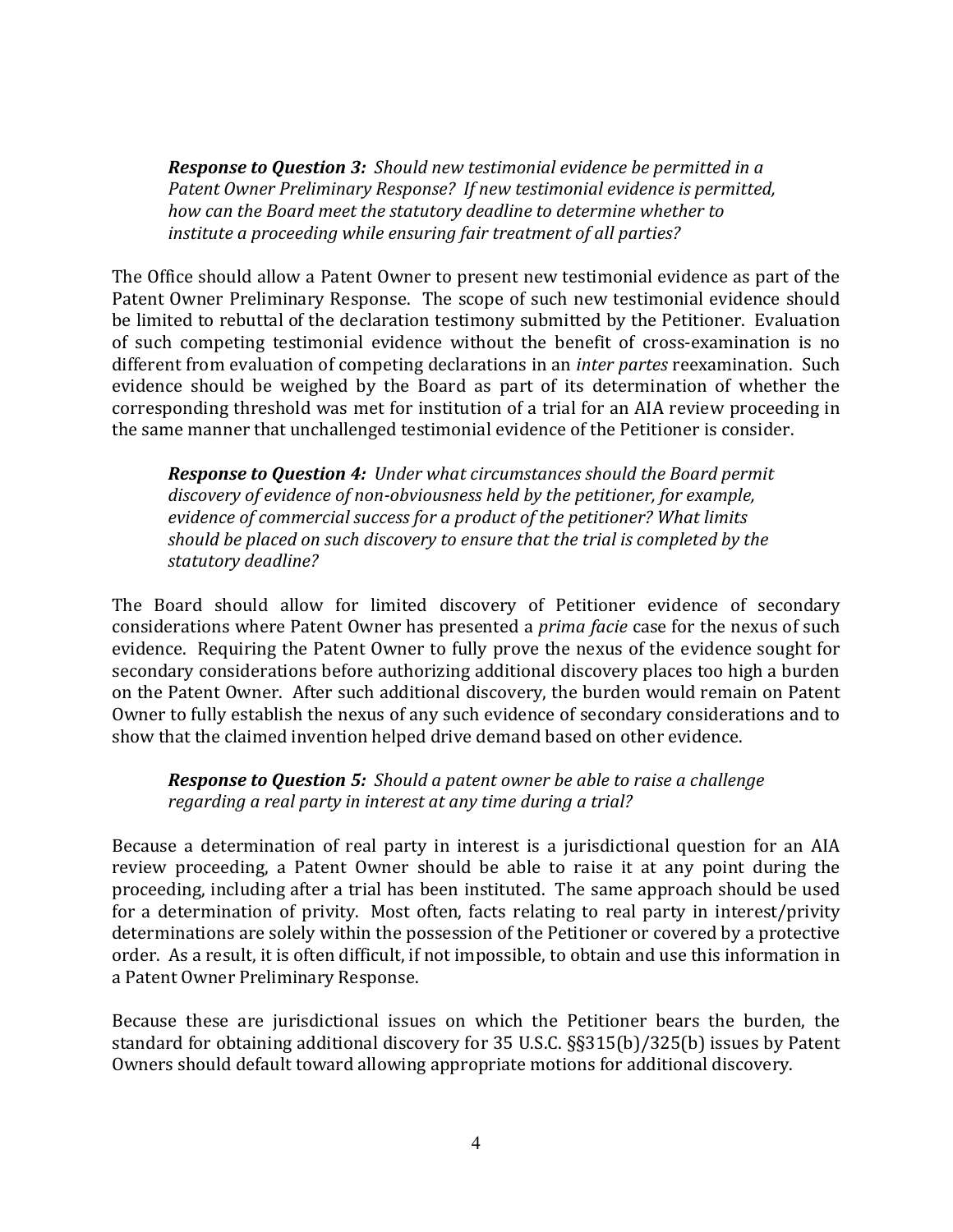*Response to Question 6: Are the factors enumerated in the Board's decision in Garmin v. Cuozzo, IPR2012–00001, appropriate to consider in deciding whether to grant a request for additional discovery? What additional factors, if any, should be considered?*

While the *Garmin* factors are generally appropriate, the factors are sometimes being applied incorrectly. In practice, the factors are often used by the Board to require the moving party to actually have the evidence being sought in order for additional discovery to be authorized. The desire to constrain open-ended fishing expeditions should not be utilized by the Board to mandate that a party actually possess the information being sought before additional discovery is authorized.

The Board should add the following additional factors to those enumerated in *Garmin*:

- 1. Is the information solely within the possession of the other party;
- 2. Has the information already been produced in a related matter; and
- 3. Does the discovery relate to 35 U.S.C. §§315/325 jurisdiction issues?

The Office should also provide rule-based guidance on the statutory language in 35 U.S.C. §316(a)(5)(B) setting out the "in the interest of justice" requirement for obtaining additional discovery in an *inter partes* review proceeding.

*Response to Question 7-12: How should multiple reissue, reexamination and/or review proceedings before the USPTO involving the same patent be handled?* 

The Office should coordinate separate AIA trials on the same patent by consolidating AIA trials instituted for those proceedings in front of the same panel. Other *ex parte*  proceedings on the same patent should be stayed only if an AIA trial is instituted, and then only until the Final Written Decision. There is not enough time in the statutory timeframe to conduct a consolidated AIA trial and *ex parte* proceeding together; and, unlike *ex parte*  proceedings, AIA trials are not meant to be examination proceedings.

In a review proceeding involving the same patent already the subject of a prior petition for which an AIA trial was instituted, the Office should use its rulemaking authority under the statutory authority in 35 U.S.C. §§313/323 and §§315(d)/325(d) for the Director to set the time period for filing a Preliminary Patent Owner Response so as to effectively stay the filing of the Preliminary Patent Owner Response until the Termination or Final Written Decision of the prior reviewing proceeding. While the Office is under strict statutory timelines for completing the evaluation of a decision to Institute a review proceeding once a Patent Owner Preliminary Response is filed, there appears to be flexibility in the statutory scheme to allow the Director to establish a stayed or deferred time period for filing a Patent Owner Preliminary Response in a situation where a second petition for a review proceeding is filed for the same patent for which an earlier petition was filed and an AIA trial was instituted and the time for joinder with that earlier AIA trial has been exceeded. Typically, this would mean that the first and second petition would be filed more than nine months apart. Under these circumstances,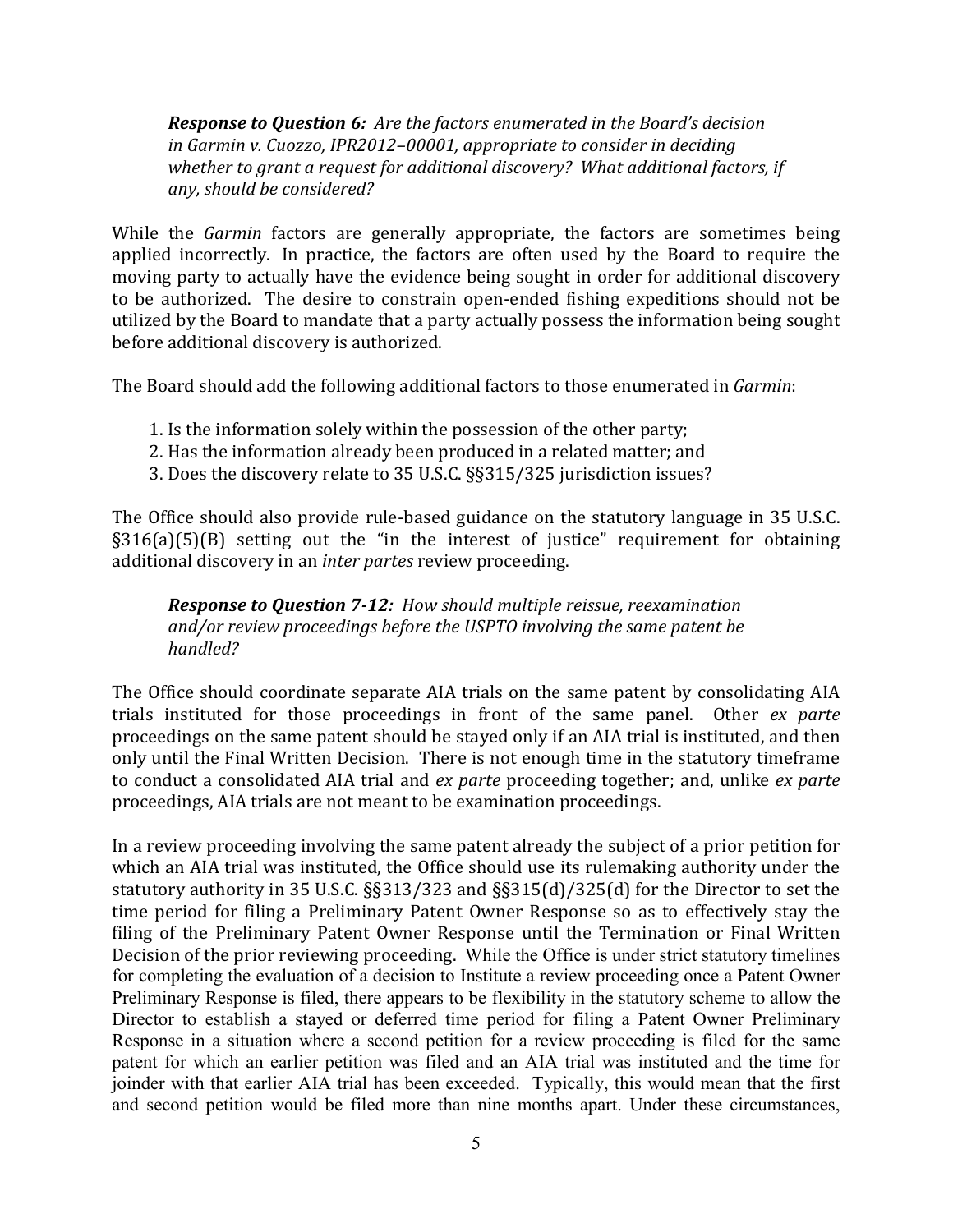delaying the time for filing the Patent Owner Preliminary Response in the second petition until such time as the AIA trial for the first petition has concluded conserves judicial resources and does not prejudice the second petitioner from having an opportunity to have their petition considered.

The Office should specifically consider rules and guidance for handling co-pending AIA trials and *ex parte* proceedings that do not adopt the rules and procedures for handling merged and/or co-pending reexaminations and reissues as set forth in 37 C.F.R. §§1.570, 1.991 and 1.997 and MPEP 1449. The Office should confirm that a pending reissue application or an *ex parte* reexamination proceeding where the Patent Owner is pursuing new/amended claims will not be automatically terminated if a Final Written Decision in an AIA trial cancels all of the patent claims. The Board has encouraged Patent Owners to pursue new/amended claims that are patentably distinct from claims challenged in an AIA trial proceeding in a reissue or an *ex parte* reexamination proceeding that many Patent Owners have done. A Patent Owner should have an opportunity to continue pursue such patentably distinct claims in pending proceedings at the Office regardless of the outcome of a review or reexamination proceeding.

*Response to Question 13: Under what circumstances, if any, should a petition for an AIA trial be rejected because the same or substantially the same prior art or arguments previously were presented to the USPTO in a different petition for an AIA trial, in a reexamination proceeding or in a reissue proceeding?*

In light of the current statistics for both number of proceedings and the outcomes, the Board should adopt a general policy to limit review proceedings to "one and done" where there is an AIA trial that has resulted in a final written decision instituted against a given claim in a given patent based on the same or substantially same prior art or arguments. The legislative history supports this position in concerns expressed about the harassment, expense and lack of quiet title resulting in an open-ended ability to continually mount challenges using the new review proceedings. Citation to new art (as either primary reference or secondary reference combined with previously cited art in a review petition) should create a presumption, rebuttable by the Patent Owner in the Preliminary Patent Owner Response, that the same or substantially the same prior art or arguments as a previous petition is not being advanced.

*Response to Question 14: What circumstances should constitute a finding of good cause to extend the 1-year period for the Board to issue a final determination in an AIA trial?*

The Board should make more use of the statutory option to extend the 1-year statutory period from the date of a decision to institute an AIA trail to issue a final written decision by up to 6-months. In the interest of fairness to both parties, use of this extended 6-month period should be on a case-by-case basis, and should be more generously utilized in more complex AIA trials. Examples of more complex AIA trials include those that involve extra effort in terms of the number of copending proceedings, joinder, the number of grounds for which trial was instituted, granting of significant additional discovery, successful motions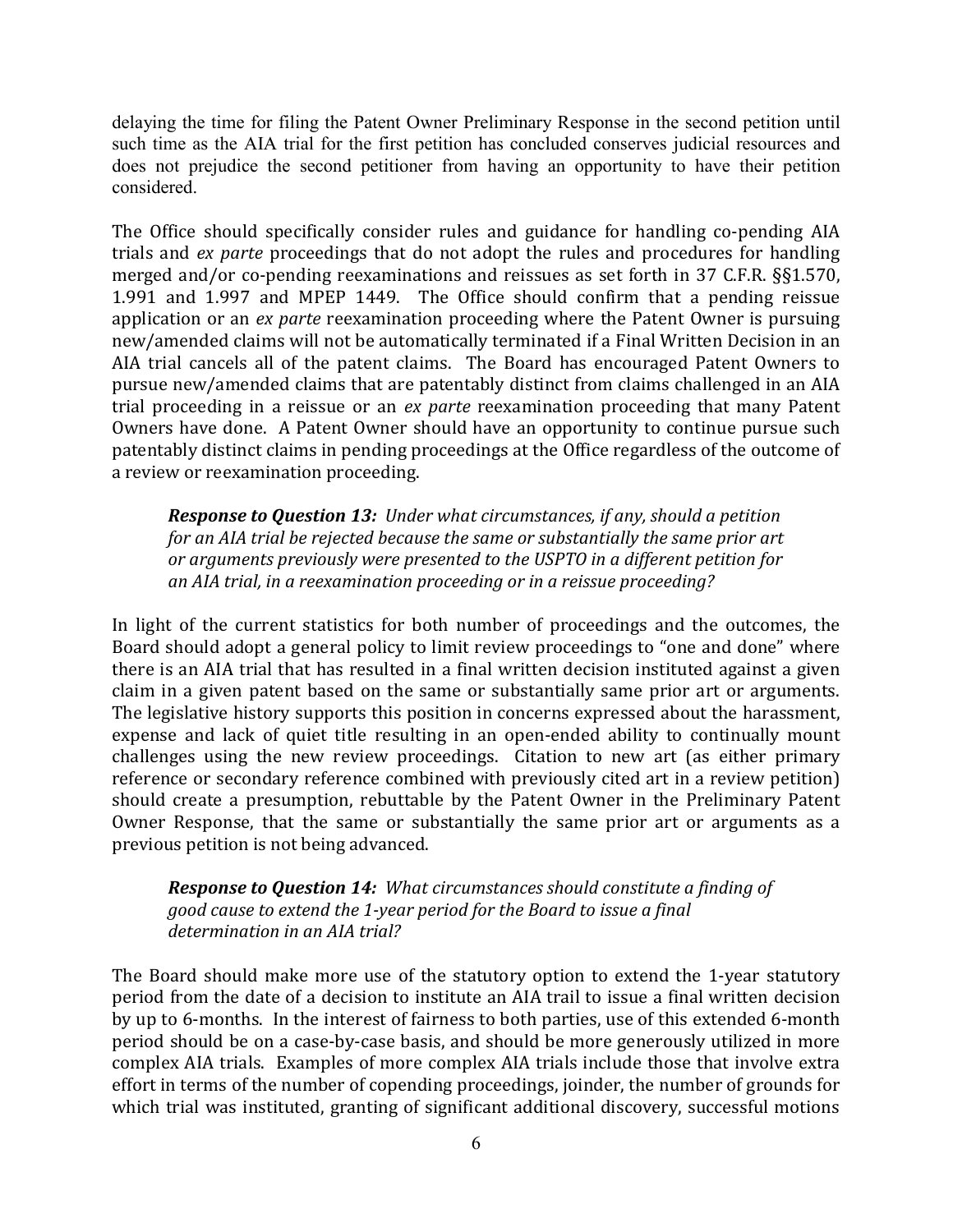to amend, live testimony at oral Argument, and/or a party improperly withholding mandatory discovery.

The Board has operated to date as if the 1-year time period for concluding AIA trials was sacrosanct, apparently because the Office perceives that district court judges rely upon the definitiveness of this 1-year time period when granting stays. While that is a valid point, it unfairly favors Petitioners over Patent Owners. This issue is particularly relevant in proceedings where additional discovery is sought. Most, if not all, orders denying additional discovery in regard to secondary considerations or real party in interest inevitably fall back on demands imposed by the 1-year time period as a reason not to grant the request. It may be that if the Board granted the requested additional discovery, evidence would be uncovered that would shorten the case one way or the other. Strict adherence to the 1-year time limit when Congress provided a six month escape valve can seem like an unseemly rush to judgment for Petitioners.

*Response to Question 15: Under what circumstances, if any, should live testimony be permitted at the oral hearing?*

The one reported Final Written Decision in which live testimony of the inventor was permitted at the Oral Hearing provides a good example of how live testimony can be incorporated into the review proceeding. The option to present live testimony should require a successful motion to demonstrate that witness credibility is a critical issue to resolving the AIA trial.

The Office should revise 37 C.F.R. §42.62(c) that redefines the terms "hearing" and "trial" under the Federal Rules of Evidence and 37 C.F.R. §42.70 that sets forth the requirements for Oral Argument. As a result of the interaction of these two rules, the trial phase of an AIA trial where testimony can be introduced technically ends prior to the Oral Argument and may preclude the Board from considering additional evidence at an Oral Argument unless a request was made under 37 C.F.R. §42.5(b) to waive the rules. As evidenced by the wording of Questions 15 and 16, even the Office confuses the terminology "oral hearing" with the "Oral Argument" as defined under 37 C.F.R. §42.70. Moreover, the interaction of these rules seem to operate in a manner so as to preclude evidence and/or testimony at an "oral hearing" is inconsistent with the underlying Congressional intent behind the statutory authorization in 35 U.S.C. §§316(a)(10)/326(a)(10) for "providing either party with the right to an oral hearing as part of the proceeding," as well as the requirements of the Administrative Procedures Act (APA).

#### *Response to Question 16: What changes, if any, should be made to the format of the oral hearing?*

The current format of main and rebuttal argument for the Petitioner but only a main argument for the Patent Owner should be changed to provide both a main and rebuttal argument for each party in order for the oral argument to comply with the APA requirements for an oral hearing.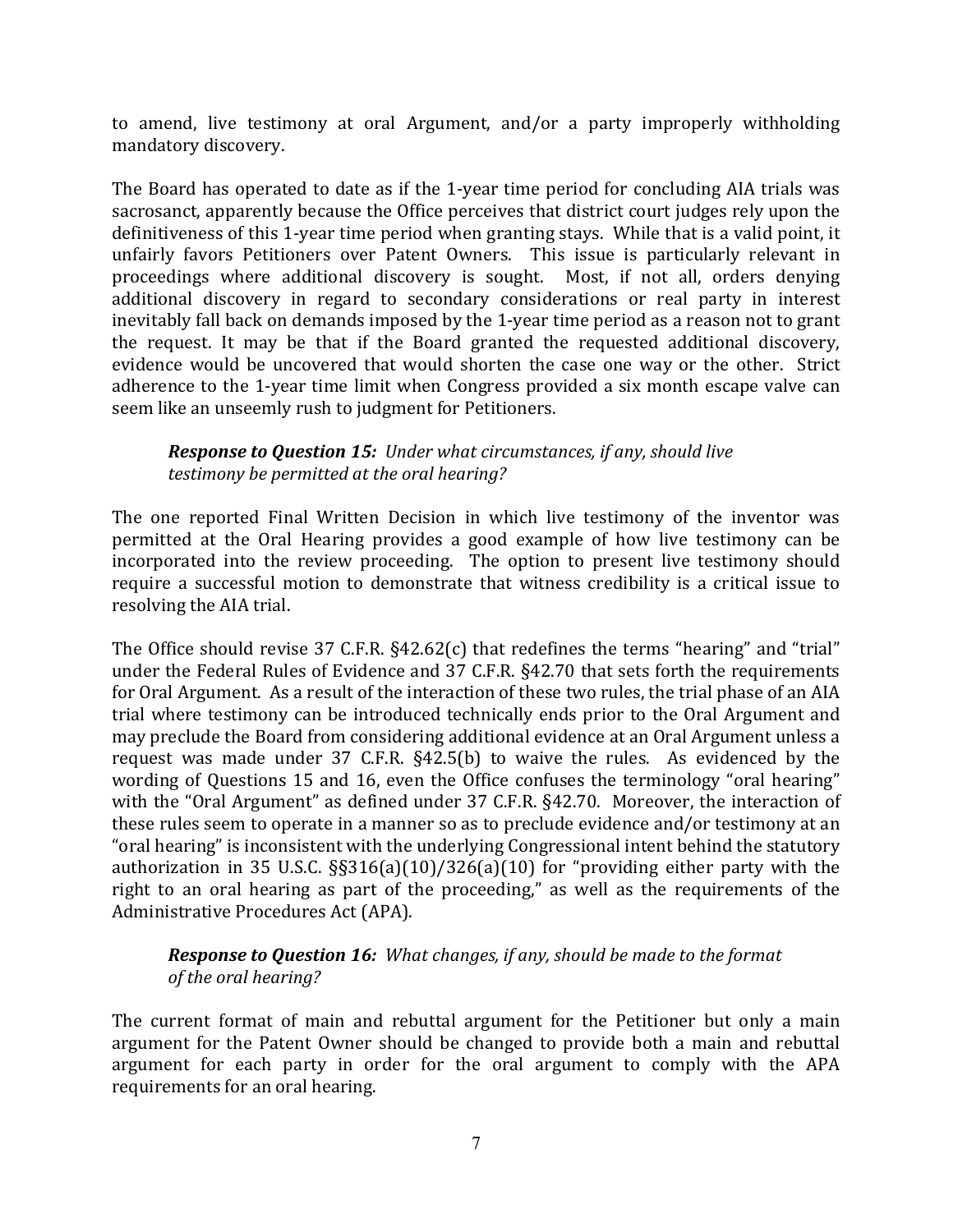*Response to Question 17: What other changes can and should be made in AIA trial proceedings? For example, should changes be made to the Board's approach to instituting petitions, page limits, or request for rehearing practice?*

## **A. The Board should not institute trial for a review proceeding and then discard submitted prior art and submitted rejections as "redundant".**

Since a Petitioner has no way to respond to a holding of redundant art, the Petitioner is not getting a full and fair hearing before the Board. There also seems to be no way to properly appeal this at the Federal Circuit. Thus, the Board should consider ending its practice of discarding prior art as redundant.

Alternatively, the Office should clarify the application of the redundancy doctrine. This applies to any procedure in which the Office declines to institute review on certain grounds, whether the justification is identified as redundancy or otherwise. The clarity should address three issues.

First, the rules should clarify the circumstances under which the redundancy doctrine is to be applied, and whether and how the redundancy doctrine applies across multiple petitions, such that filing additional petitions fairly allows for consideration of additional grounds. Making the rules more transparent should result in petitioners filing fewer petitions with claims that require use of the redundancy doctrine.

Second, the rules should clarify the legal ramifications of one or more grounds being deemed redundant. The rules should clarify whether estoppel applies in such situations to prevent a petitioner from bringing a second petition including the same grounds or arguing invalidity based on the same grounds in district court.

Third, the rules should clarify whether grounds deemed redundant can have any later effect on the AIA trial proceeding. For example, if a Patent Owner argues a claim construction supporting validity over an instituted ground but that would be invalid over a non-instituted redundant ground, can that redundant ground be reconsidered or is it inappropriate to even address the inconsistency?

#### **B. The page limit is problematic because it is too restrictive and should follow a "word" limit approach used by the Federal Circuit and in** *Ex Parte* **appeals.**

The Board should drop the page count requirement and adopt the word count approach for measuring the limits on papers filed with the Board. The reasons set forth by the Office in the initial rules for adopting a page limit have resulted in too much confusion and work by the Board to enforce this limit.

Use of a certification of the word count as is used by the Federal Circuit, and by the Board in the context of *ex parte* appeals, will save both Board and participants time and effort in complying with these limits.